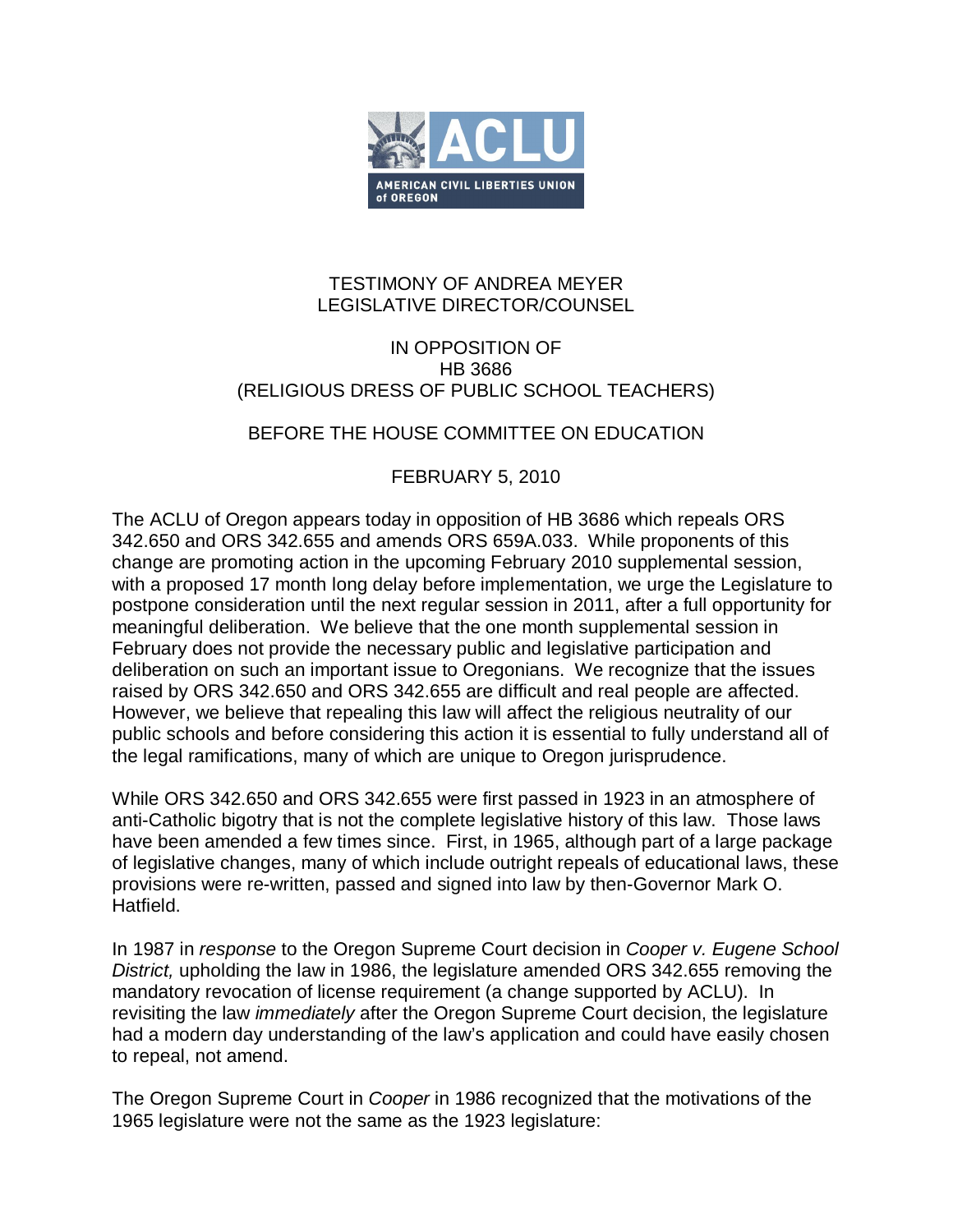There is no reason to believe that when the Legislative Assembly enacted ORS 342.650 in its present form in 1965, it had any aim other than to maintain the religious neutrality of the public schools, to avoid giving children or their parents the impression that the school, through its teacher, approves and shares the religious commitment of one group and perhaps finds that of others less worthy. *Cooper v. Eugene School District No. 4J*, 301 Or 358, 373, 723 P2d 298 (1986).

The ACLU recognizes the importance of the religious liberty rights of individuals and their ability to practice their faith. Indeed, we have acted in support of these rights here in Oregon and across the country and we will continue to do so. But public schools have a special obligation and a unique role to ensure an atmosphere that is welcoming to all students and their families regardless of their religious beliefs.

The ACLU of Oregon was founded in 1955 and, at least as far back as we can determine, our organization has always supported this law because it helps to ensure the religious neutrality of Oregon public schools. In the mid 1980s, the ACLU of Oregon Board of Directors, after extensive debate, reiterated its support of the law and we filed an *amicus* brief in the *Cooper* case. Our Board did so because it felt strongly that the rights of students and their families to have access to a religiously neutral public school education must take precedence over the interest of individual teachers to wear religious dress.

As the Court in *Cooper* stated:

Parents and lawmakers may and do assume that the hours, days, and years spent in school are the time and the place when a young person is most impressionable by the expressed and implicit orthodoxies of the adult community and most sensitive to being perceived as different from the majority of his or her peers; famous constitutional cases have involved this socializing rather than intellectual function of the schools. **In excluding teachers whose dress is a constant and inescapable visual reminder of their religious commitment, laws like ORS 342.650 respect and contribute to the child's right to the free exercise and enjoyment of its religious opinions or heritage, untroubled by being out of step with those of the teacher.** *Cooper*, 301 Or at 376 (emphasis added).

During the school day, public school teachers are representatives of the government. Their appearance and their actions are taken on behalf of the government and, in this context, the government and teachers need to ensure religious neutrality during school hours. In this capacity, teachers do set aside their individual interests in their role as public school educators when they are teaching in the classroom. The government restricts their free speech rights, particularly with regards to political speech, which is also a core guarantee of the First Amendment. The same principle should apply when it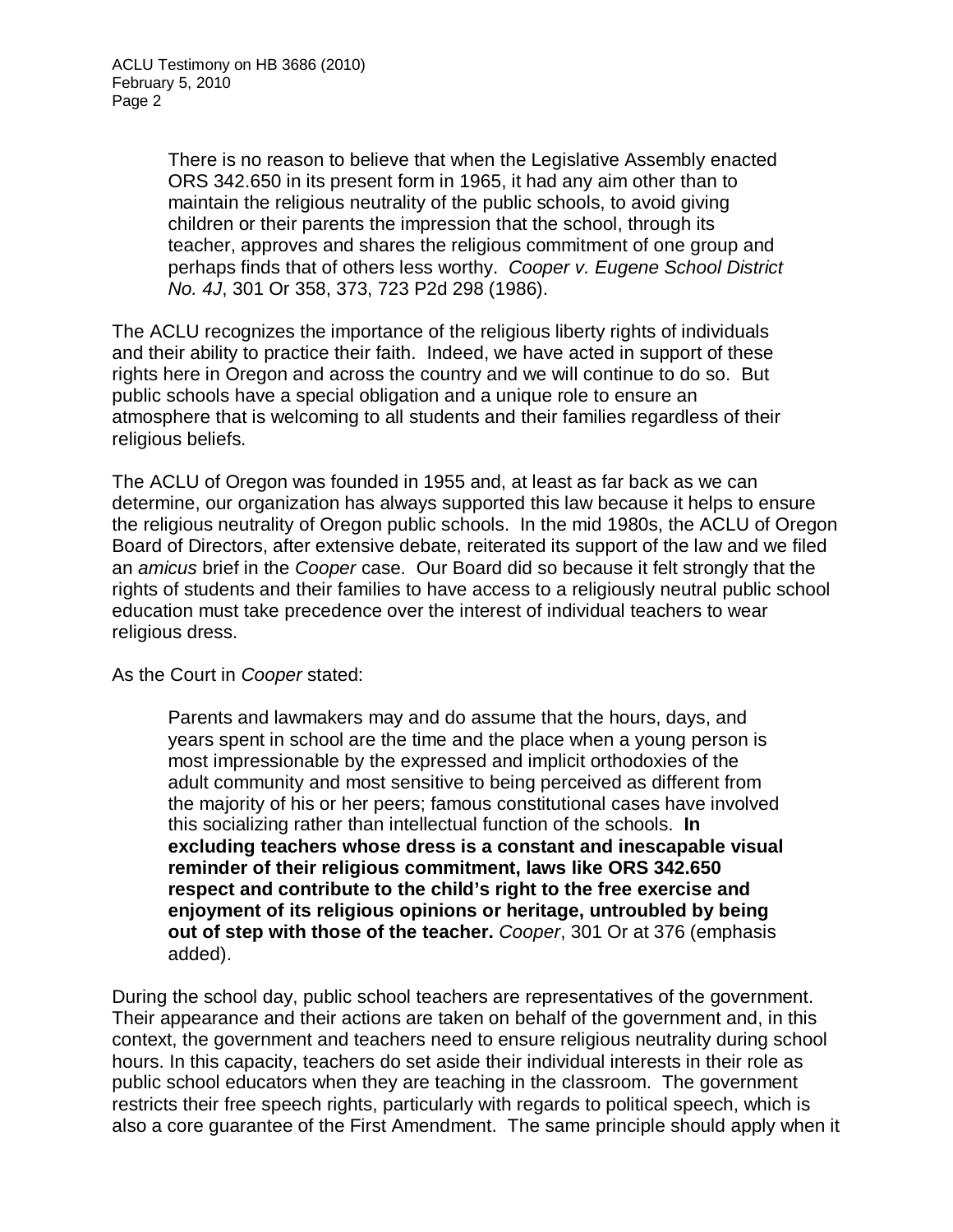ACLU Testimony on HB 3686 (2010) February 5, 2010 Page 3

comes to religion and religious activity that would compromise the educational process and interfere with the religious freedom rights of students and their families. The government has a duty to ensure that all children are safe and respected in the public school system, regardless of their political or religious upbringing.

[The] concern is that the teacher's appearance in religious garb may leave a conscious or unconscious impression among young people and their parents that the school endorses the particular religious commitment of the person to whom it has assigned the public role of teacher. This is what makes the otherwise privileged display of a teacher's religious commitment by her dress incompatible with the atmosphere of religious neutrality that ORS 342.650 aims to preserve. *Cooper,* 301 Or at 380- 381.

If this law is repealed, school districts will not be able to easily regulate the religious dress of school teachers. The Constitution does not allow the government (nor, we suspect, would school districts want the responsibility at the local level) to challenge or question the religious beliefs of any teacher. If a teacher states that her or his dress is necessary to comply with her or his particular religious beliefs, the courts have made it clear that the government is prohibited from questioning that faith or treating that individual differently depending on how that faith is perceived.

In a case arising out of Oregon, the U.S. Supreme Court stated this long-standing principle:

Judging the centrality of different religious practices is akin to the unacceptable "business of evaluating the relative merits of differing religious claims," \*\*\*As we reaffirmed only last Term, "[i]t is not within the judicial ken to question the centrality of particular beliefs or practices to a faith, or the validity of particular litigants' interpretations of those creed,'\*\*\* **Repeatedly and in many different contexts, we have warned that courts must not presume to determine the place of a particular belief in a religion or the plausibility of a religious claim.**" *Employment Div. v. Smith,* 494 US 827, 886-87, 110 SCt 1595, 108 LEd2d 876 (1990) (emphasis added).

HB 3686 adds new language to ORS 659A.033, the Oregon Religious Workplace Freedom Act just passed in 2009. It proposes adding to Section 4 of that law a new factor that can be considered when an employer (school district) considers whether or not it can make an accommodation. That language states: "(f) The degree to which an accommodation may constrain the obligation of a school district, education service district, or public charter school to maintain a religiously neutral work environment."

Arguably, that duty *already exists* – indeed the new language refers not to a new but current *obligation* of a school to maintain a religiously neutral "work environment." In addition, this language provides no clear guidance to school districts as to what religious dress accommodation would or would not constrain the school's obligation to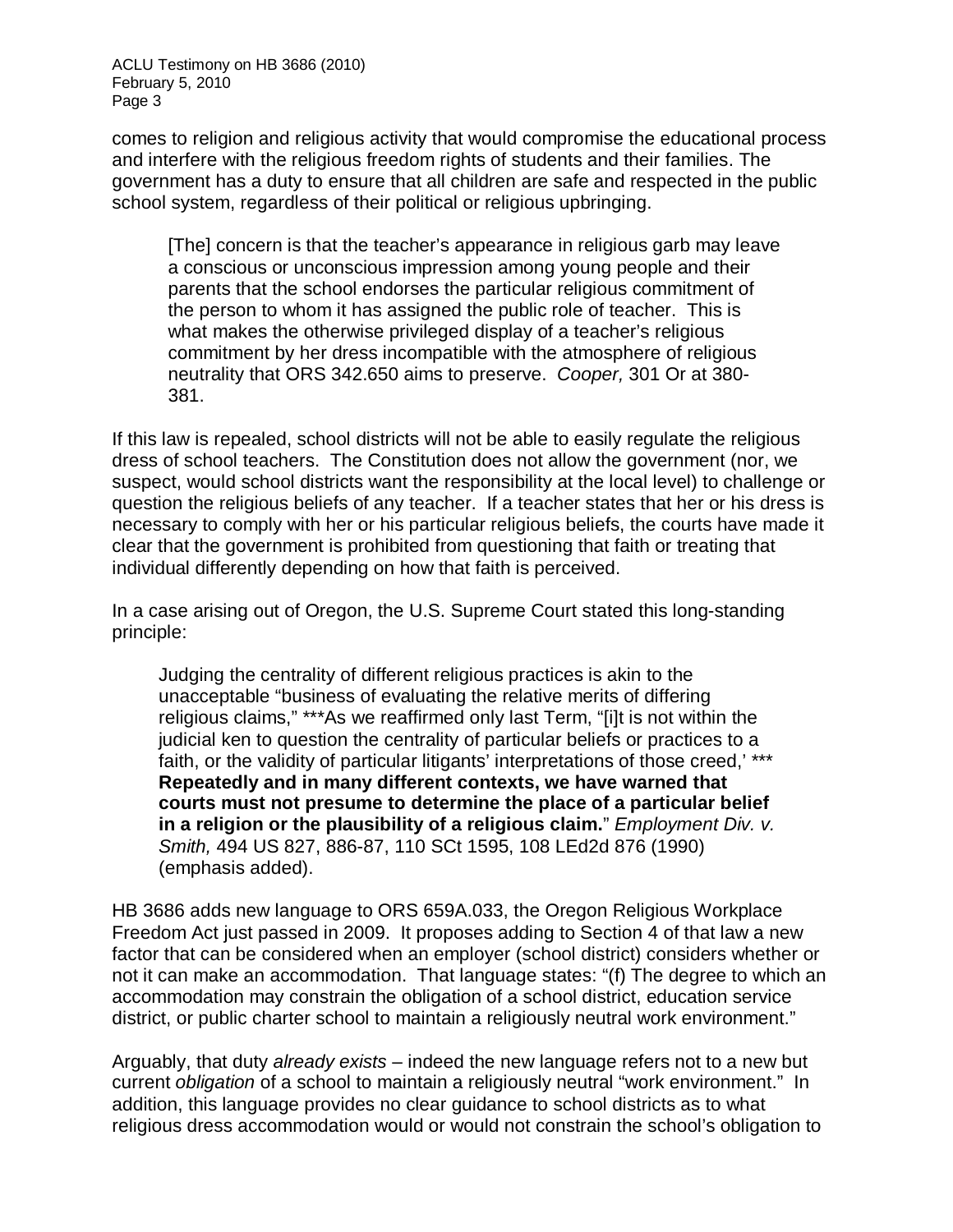ACLU Testimony on HB 3686 (2010) February 5, 2010 Page 4

retain a religiously neutral work environment. This leaves local school districts to decide. Even with guidance from a state agency, whatever "boundaries" are established will be challenged and with so little guidance, the risk of unintended results if very high. Either teachers will challenge denial of accommodation or parents and children will challenge the approval of accommodation.

These are difficult issues that merit significant consideration *prior* to enactment. Indeed, one can infer from a 17 month delay for implementation that such challenges exist. yet rather than a considered determination, there is a rush to act first and evaluate later.

Finally, it seems ironic to use "work environment" for school. The focus should be on the classroom and the environment for children, not the work environment for teachers.

The proponents have argued that the law is vague because it does not define religious dress. However, the Oregon Supreme Court addressed that issue and set forth a test to apply:

"[R]eligious dress" must be judged from the perspective both of the wearer and of the observer, that it is dress which is worn by reason of its religious importance to the teacher and also conveys to children of the age, background, and sophistication typical of students in the teacher's class a degree of religious commitment. *Cooper,* 301 Or at 380.

While many proponents of repeal recognize the need to ensure against proselytizing in the public schools, the problem is that despite even the best intentions, it is not easy to draw the line on what is and is not "proselytizing" especially when dealing with a captive audience of young children for hours a day, week after week.

A distinction between privileged personal expression and forbidden "indoctrination" or "proselytizing" is easier to assert than to apply; one teacher's personal views and acts can carry more unintended persuasion than another's most determined teaching efforts. *Cooper,* 301 Or at 379.

Little needs to be "said" to convey a message. What an adult may understand is being conveyed, may not be the same as a young person, particularly one from a minority faith who feels as if they are already different in their classroom or school. Indeed to the degree that the proponents argue that rights of free speech are being denied under this law, they recognize that clothing and other items convey a message, or many messages. Communicating ideas is not restricted to words alone; symbols and dress can speak more loudly – and far longer – than words.

Because the Court in *Cooper* determined that the religious "dress" statute does not prohibit the wearing of small jewelry, some have argued the law therefore permits some religious expression by teachers, while prohibiting others. That flaw could easily be cured by prohibiting all public school teachers from wearing visible religious symbols. Likewise, there is concern that the law is too limited because it only applies to teachers. That issue, too, could be addressed.